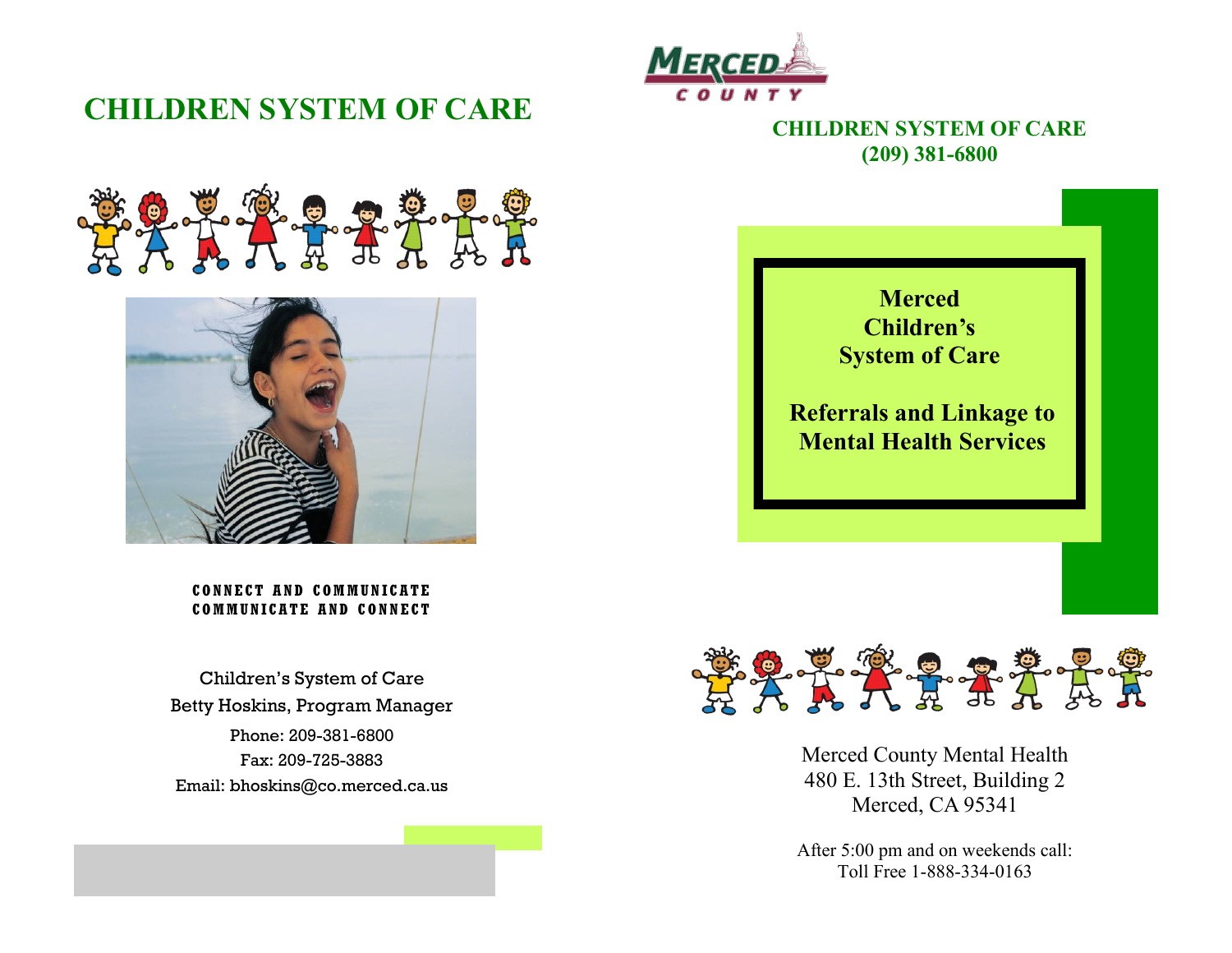**Children's System of Care**

## How to link with Mental Health Services:

#### **POE** (Point of Entry) Appointments

 For Merced, Atwater, Los Baňos, and the greater Westside area call (209) 381-6800. For Livingston, Delhi and the North side area, call (209) 394-4032. Ask to schedule an appointment for an assessment.

*Social Workers/Probation Officers: Authorization to treat dependents of the court must be approved by the legal guardian. Foster parents and Foster Family Agency social workers do not qualify as the legal guardian.*

#### **CSU** (Crisis Stabilization Unit)

 $\triangleright$  For crisis walk-ins, go to the CSU. The CSU is open 24 hours a day, seven days a week. The CSU is located within the Marie Green Psychiatric Facility at 300 East 15th Street in Merced. Use the south side entrance. For more information call (209) 381-6819.

#### **ES** (Emergency Services)

 $\triangleright$  For emergency situations, call 911. Law enforcement will assess the situation and transport the individual to the CSU, if indicated.

#### **Crisis Warm Line**

 $\triangleright$  For personal crisis calls, contact (209) 381-6800. The Warm Line is available 24 hours a day, seven days a week.

# CHAT



Child Abuse Treatment

Program

Treatment and services to child victims of violence, abuse, neglect, domestic violence, and maltreatment such as bullying.

 $\triangleright$  Assist in referring eligible children to Victim Witness compensation services.

Provide help and support during court proceedings.

 $\triangleright$  No cost.

Contact the Human Services Agency, Youth Center, at (209) 385-7590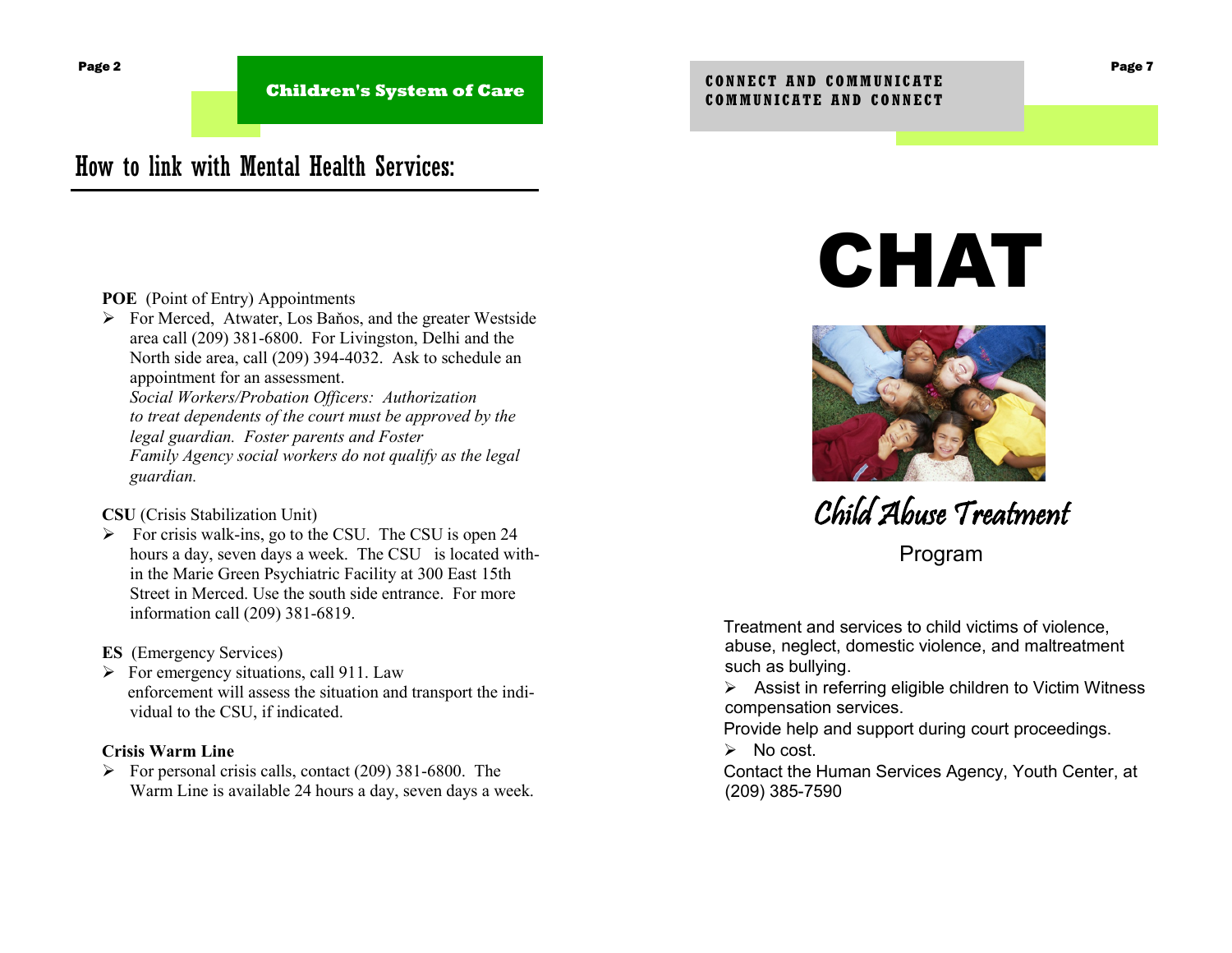**Children's System of Care**

## THE CUBE Transition Age Youth 16 to 25



## **C**ommunity

**U**nited

**B**y

**E**mpowerment

## Youth in leadership. Serving and inspiring youth.

Youth ages 16 to 25 emancipating from foster care and/or service agencies.

#### **The CUBE**

- $\triangleright$  Fostering independence and self-sufficiency.
- $\triangleright$  A welcoming, fun, safe space and place for youth.
- **Explore Discovery Recovery Practice Learn**
- $\triangleright$  Mental Health Services
- $\triangleright$  Open 10:00 to 5:00, Monday to Friday.
- $\triangleright$  No cost
- $\triangleright$  Contact The CUBE at (209) 381-6800.

#### **Vocational Rehabilitation Counseling:**

- $\triangleright$  Career Guidance
- $\triangleright$  Self-assessments
- $\triangleright$  Job Reediness Skills
- $\triangleright$  Linkage and Referrals

## How to link with Mental Health Services:

#### **On-site Clinician at Child Welfare**

 $\triangleright$  For assessment, linkage and services, contact the on-site Aspiranet Mental Health Clinician, at 726-3090.

#### **SOS** Committee (Supportive on Going Services)

 $\triangleright$  SOS is an interagency problem-solving committee. Mental Health is represented at SOS. The Family Resource Council is located at 1573 Main Street in Merced. SOS meets every Wednesday at 8:30 AM. Contact The Family Resource Council at (209)381-5980 to schedule an appointment . The referring party is responsible for notifying partners involved with the family of the appointment.

*Social Workers: SOS approves ITFC placements*.

#### **Placement Council**

 $\triangleright$  The Placement Council is an administrative interagency committee that reviews requests for group home placements as well as access to interagency specialty programs; i.e., DoWith, WeCan Mental Health is represented at the Council. The Placement Council meets on Tuesdays at 8:30 AM at the Probation Department. Call Probation at (209) 385-7495 to schedule a case presentation.